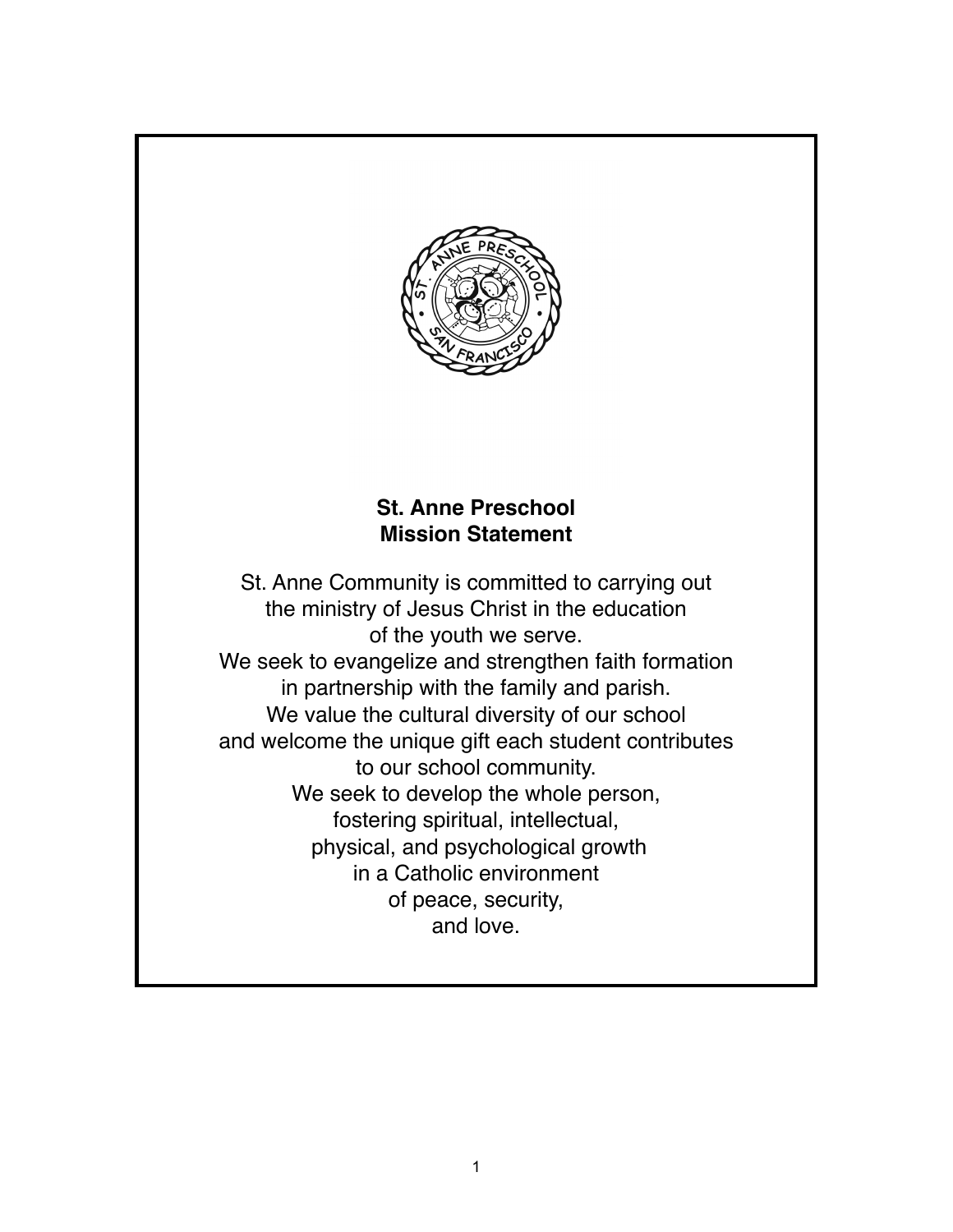# **Philosophy**

ST. ANNE PRESCHOOL . . .

- **EXECO FIGHTS INCO FIGHTS** are the primary educators of their children.
- **EXECOGNOM** recognizes its obligation to provide quality education to promote the realization of each student's potential.
- endeavors to be a Catholic community united in Christ. We strive to be a light to the world, strengthened by the truths we teach, and by the Catholic community we build through experience, witness, and service.
- **EXE** seeks to assist the student in developing positive Catholic values to bring about an awareness of the dignity of others and a sense of responsibility to society.
- Recognizes that physical awareness and well-being are essential to the development of the whole child

### **Admissions Priority**

St. Anne Preschool is a Catholic school and our purpose is to offer quality education and childcare in a Catholic environment. We place emphasis on priority for families where at least one of the parents is a registered and participating member of St. Anne Church.

We will offer priority for acceptance into St. Anne Preschool/Pre-kindergarten in the following order.

- 1. Returning students
- 2. Children of registered and participating members of St. Anne Church who have contributed to St. Anne Church for a minimum of 6 months.
- 3. Siblings of St. Anne School.
- 4. Children of parent(s) who are employed by the Archdiocese of San Francisco.
- 5. General public.

# **PRESCHOOL / JR. PRE-K / PRE-K PROGRAMS**

St. Anne is a Catholic Preschool/Pre-Kindergarten that focuses on the individual growth of each child and aims to foster spiritual, cognitive, social, emotional and physical development.

#### **PRESCHOOL PROGRAM (CATERPILLAR CLASS)\***

Our young three-year-old preschool program is designed to give children an opportunity to practice routines, group socialization and basic experiences in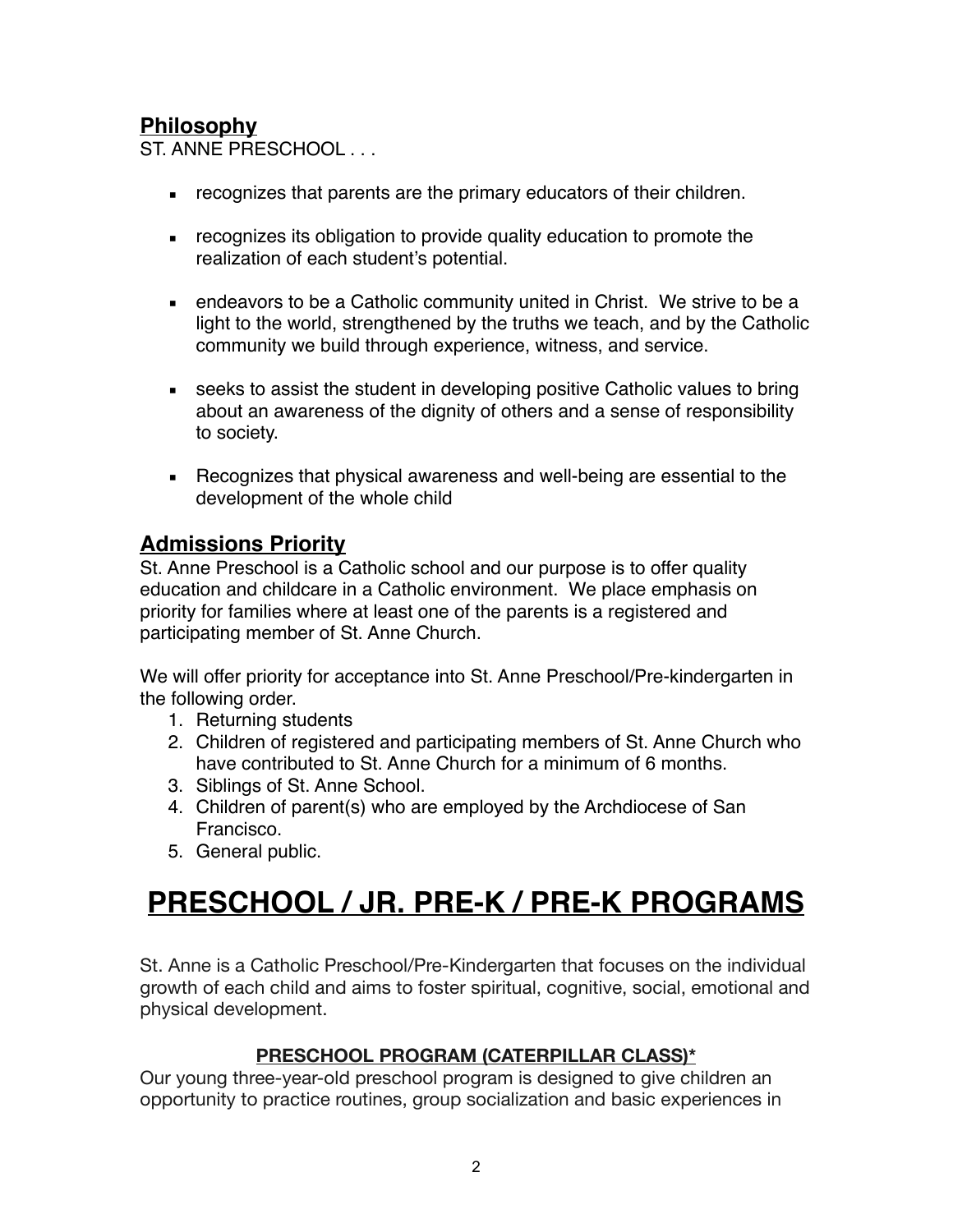art, science, number and letter concepts, music and gross motor activities. The main goal is to provide a nurturing environment for children to socialize, problem solve and explore their creativity while beginning to move towards individual independence and positive sense of self. Our focus will be on developing communication skills and peer relationships. The projects will be theme-based and will emerge from the interest and ideas of the children. Your child must be potty trained before entering the three-year-old program. We will enroll students throughout the school year as they turn 2.9 years of age.

#### **JUNIOR PRE-K PROGRAM (TURTLE CLASS)\***

Our Junior Pre-K program is designed to give older threes and young fours an opportunity to expand their socialization skills, hone their self-help skills and further their abilities in pre-reading, pre-writing, and pre-math skills. Children will be given ample time to explore art, music and science, as well as practice their fine and gross motor skills. Like our Preschool program the projects will be theme-based and emerge from the interests and ideas of the group. Children must be three years old by September 1st of the school year to be considered for the Jr. Pre-K class. And, like the Preschool program, children must be potty trained.

#### **PRE-KINDERGARTEN PROGRAM (GIRAFFE CLASS)\***

Through a structured curriculum designed to stimulate the natural curiosity for learning, our goal is to provide an exciting environment where students begin building the foundations for success in Kindergarten and beyond. Our Pre-Kindergarten curriculum is designed to emerge from the children and to maximize the ability for natural exploration. Our projects will incorporate math and science concepts, early reading and writing skills, art and creativity, gross motor and dramatic play, and the opportunity for social development through peer interactions. Your child must be 4 years of age by September 1st to enter the Pre-Kindergarten program.

\*Please note that class placement is at the discretion of the director. While we generally follow the age guidelines stated above, we have many factors such as gender balance, schedule requests, and teacher scheduling to take into account. No matter where your child is placed, the class curriculum will be age and ability appropriate for the group of children in the class.

**PRESCHOOL PROGRAM** - Must be 2.9 years of age to start. Schedule options are; MWF OR M-F Hours 8:00-12:30, 8:00-3:00 or 7:00-6:00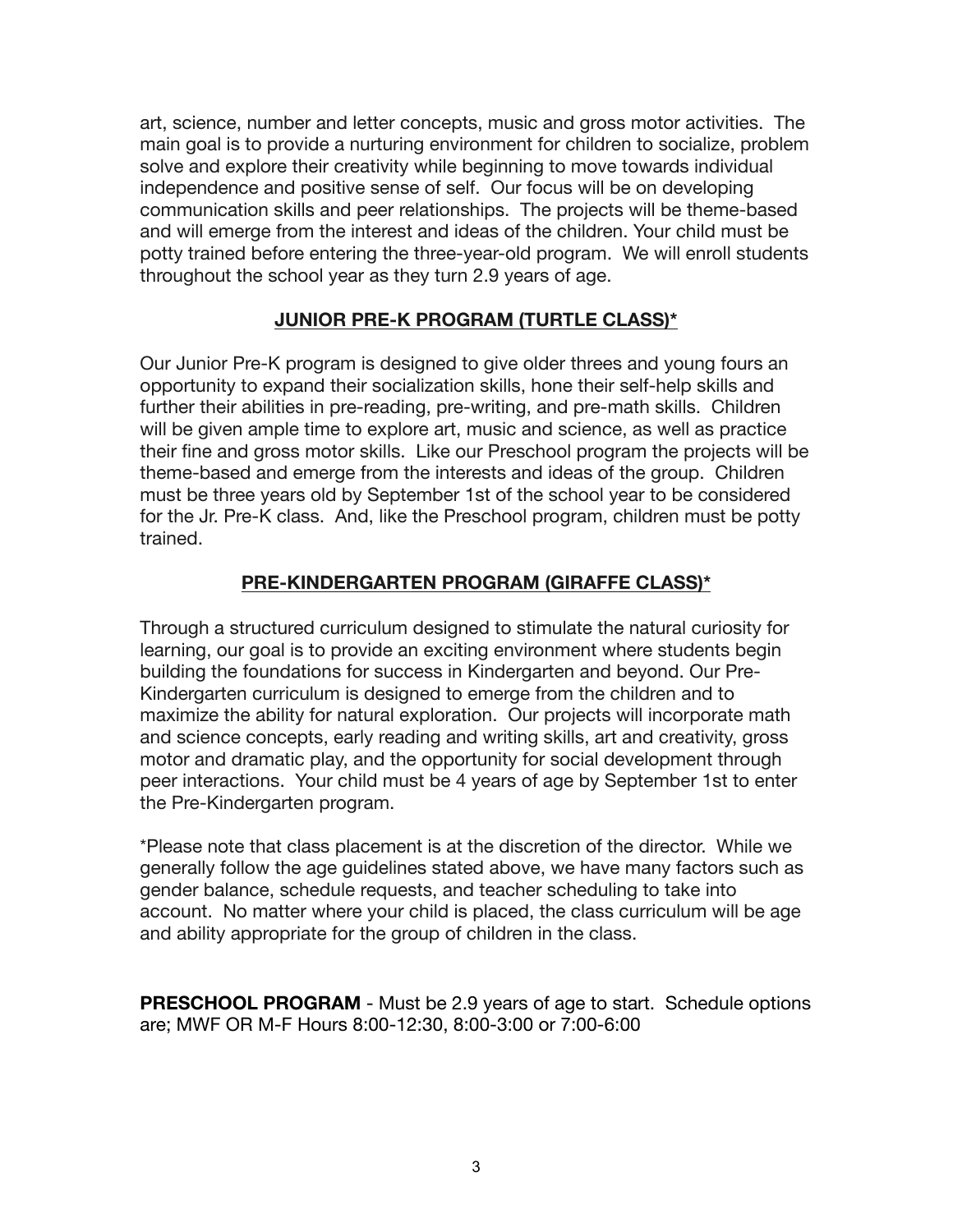**JR**. **PRE-KINDERGARTEN PROGRAM** - Must be 3 years of age by September 1st to start. All schedules for Jr. Pre-k are Monday - Friday. Hours: Mornings 8:00-12:30, Extended Day 8:00-3:00 or Full time 7:00-6:00.

**PRE-KINDERGARTEN PROGRAM** - Must be 4 years of age by September 1st to start. All schedules for Pre-k are Monday - Friday. Hours: Mornings 8:00-12:30, Extended Day 8:00-3:00 or Full time 7:00-6:00.

#### **TUTION**

THREE DAYS (Preschool program - Caterpillars only)

 \$570 Mornings: 8:00 - 12:30 \$775 Extended Day: 8:00 - 3:00 \$935 Full time: 7:00 - 6:00

FIVE DAYS (Preschool/Jr. Pre-k/ Pre-k)

 \$950 Mornings: 8:00 - 12:30 \$1285 Extended Day: 8:00 - 3:00 \$1555 Full time: 7:00 - 6:00

**Tuition is paid over 10 months – August – May**. Tuition is due on the

1st or 15<sup>th</sup> of the month depending on what schedule you choose. For special arrangements, please contact the Director. All tuition is paid through Smart Tuition. We do not give tuition refunds and the full tuition payment is due whether your child is on vacation, ill, or absent from school.

# **Extra Day Care Hours for Pre-kindergarten/Preschool:**

Extra day care hours are 7:00am – 8:00am and 12:30pm – 6:00pm depending on your child's schedule. Extra Day Care hours will be charged in 1 hour increments as \$10.00 per hour with a minimum of 1 hour. Extra day care hours must be approved by the director prior to the day of needed care. Fees will be added to your Smart Tuition account.

# **Your Child's Day**

| $7:00 - 9:00$   | <b>Welcoming Activities</b>      |
|-----------------|----------------------------------|
| $9:00 - 9:30$   | Circle Time                      |
| $9:30 - 9:45$   | <b>Snack Time</b>                |
| $9:45 - 10:00$  | <b>Story Time</b>                |
| $10:00 - 12:00$ | <b>Outdoor/Indoor Activities</b> |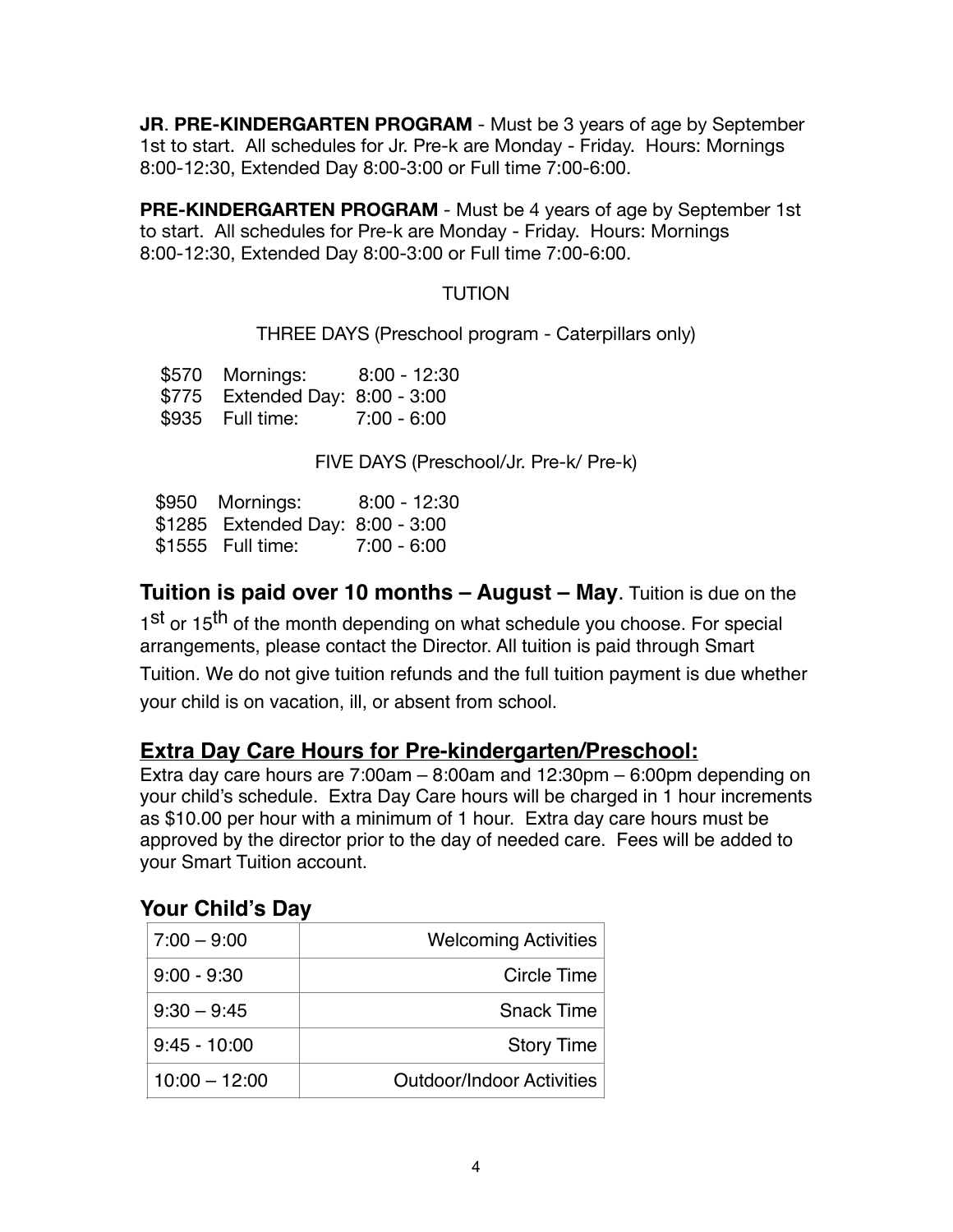| 12:00-12:30   | Lunch Time                    |  |
|---------------|-------------------------------|--|
| 12:30         | Am Pick Up                    |  |
| 12:30-2:00    | Nap/Rest Time                 |  |
| $2:00 - 3:30$ | Outdoor/Indoor Activities     |  |
| $3:30 - 3:45$ | <b>Snack Time</b>             |  |
| $3:45 - 4:00$ | Circle Time                   |  |
| $4:00 - 5:15$ | <b>Indoor Activities</b>      |  |
| $5:15 - 5:30$ | <b>Snack/Story Time</b>       |  |
| $5:30 - 6:00$ | <b>Quiet Activities</b>       |  |
| 6:00          | Evening Pick-up/School Closes |  |

### **Admissions Policy and Procedures**

St. Anne Pre-kindergarten Program will enroll children ranging in age from 4 – 6 years old. Your child must be 4 years of age by September 1st. Before beginning, your child must be toilet trained, ready to separate from parents and be able to interact positively with other children and adults.

Parents who enroll their child in St. Anne Pre-kindergarten accept full responsibility to pay tuition in full by **May 15th**.

At the end of the school year, the Principal will consider the possibility of dropping from Kindergarten enrollment families who:

- a. Have made no payment.
- b. Have made no effort to discuss the problem with the Prekindergarten Director.

Delinquent accounts will be referred to a collection agency and will be made available to the local credit bureau upon request.

Families with delinquent tuition will not be allowed to re-register for the following school year until arrangements have been made with the Director.

### **Nap Bags**

If your child stays at school for nap time (after 12:30), you are responsible for providing the **Tot Cot and Carry Case** from Urban Infant. **NOT** the bulkier super sleepover kids mat.

# **Lunches**

- Please include one main item like pasta, rice, sandwich, etc, and a drink and 2- 3 items like cheese & crackers, fruit, etc.
- If your child stays all day, please include the above as well as another small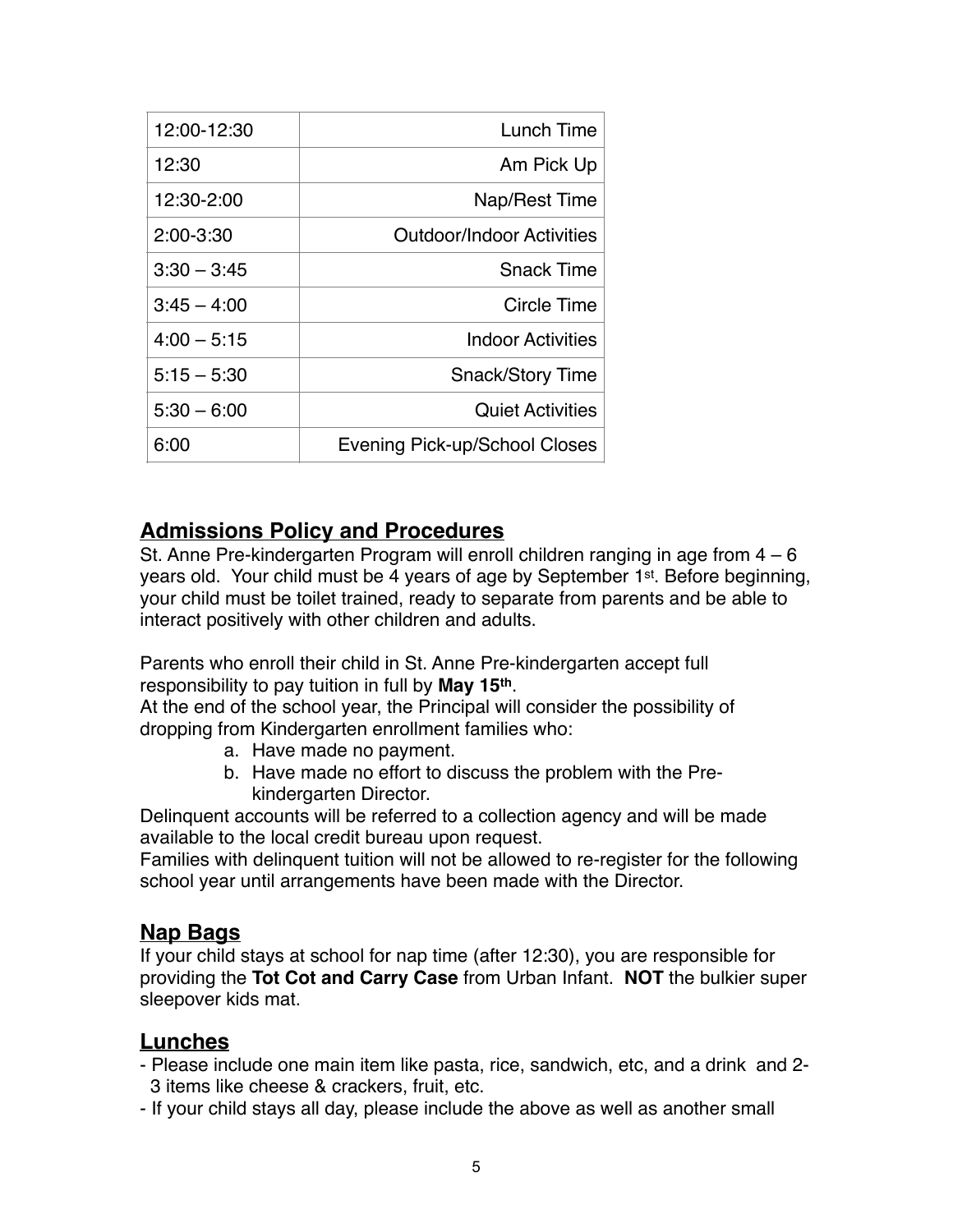snack item and drink.

- If you send grapes, hot dogs and other round food please cut them in half.
- No Go-gurts, candy, soda and/or gum allowed.
- Please provide utensils if your child's lunch requires it.
- Please provide cold packs for items that need to be kept cold or a thermo for hot food

### **Late Pick-up Policy:**

Pick up times for our programs are 12:30, 3:00 and 6:00 pm depending on your child's schedule. School closes at 6:00pm. In the event that you are late, please call the school to let us know you are on the way. (415) 731-2355 Late fees will be charged as follows: A late fee of \$10 will be charged for any portion of the first 10 minutes you are late. After that it will be \$2 per every minute you are late added to the original \$10. After the third late pick up, the fees will double. After the third late pick up, we may need to discuss an alternative schedule or pick up time for your child. We go by the clock above the sign-in sheet because it is a satellite clock with accurate time.

### **Withdrawal from the Program**

You must give 30 days written notice to withdraw your child from the program. We do not give any tuition refunds. If your child has spent any portion of the month at school, then the entire 1/10 monthly tuition payment is due.

### **Discipline:**

St. Anne Preschool uses a positive classroom management approach. In an effort to support the emotional and social development of the children we will model appropriate problem solving techniques for the children and help children work through conflicts. Corporal Punishment and "Time Outs" will never be used. Children will be redirected to a new activity. The opportunity for daily communication regarding your child's day will be given. Conferences with the Director and parent(s) will be held if persistent, disruptive behavior occurs. If no improvement in behavior occurs after three parent conferences, your child may be dis-enrolled from St. Anne Pre-kindergarten.

# **Classroom Birthday Celebrations**

We will celebrate each child's birthday on a designated date within the birthday month. We are a "Nut-Free" school. *\*We will provide the pre-wrapped birthday treats at school.* If you plan to have a birthday celebration outside of school and do not wish to invite the entire class, in order not to cause hurt feelings, please do not pass out invitations at school.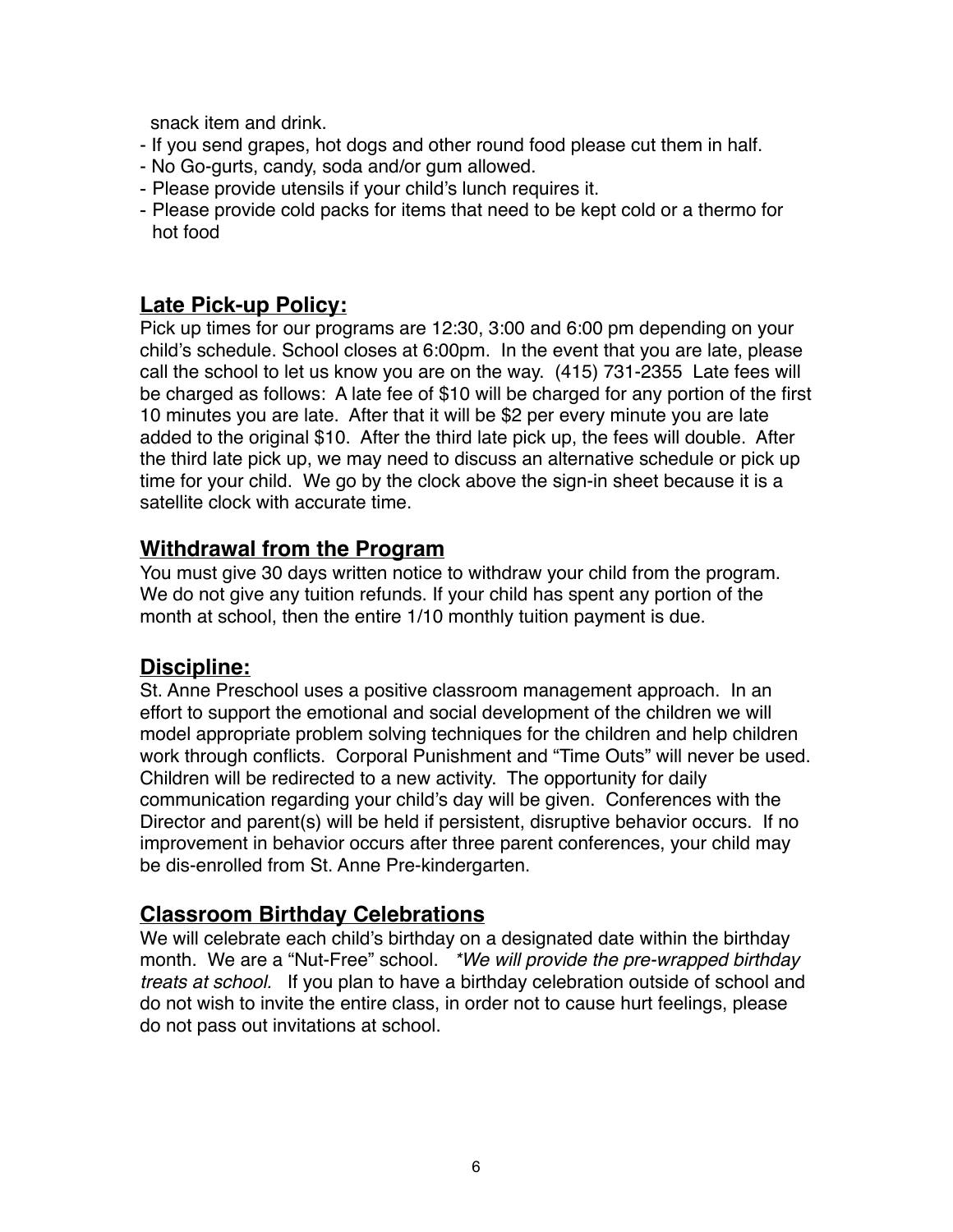# **Field Trips:**

We take field trips throughout the year and they will require parent volunteers. All parents will be provided with field trip information and permission slips a week prior to the field trip. All parents must complete the field trip permission slip and turn it in prior to the field trip. If it is a driving field trip, a copy of a valid driver' license and updated liability insurance coverage must be on file in the school office. Volunteers are not permitted to smoke while driving students or any other time on the field trip. Volunteers are not permitted to give students any food or treats during the field trip. Students may eat school-provided snack and/or child provided lunches only. Volunteers are not permitted to make any unscheduled stops during a field trip. Every child must have their own seatbelt and children must be in a car seat. Volunteer drivers are not permitted to use a cell phone while driving on a field trip. Even when using hand free devices distractions can occur so please **No Cell Phone** use while driving. These measures are to ensure the safety of all of the children during a field trip.

# **School Drop-Off/Pick-Up**

All parents are expected to follow the parking rules when at school. Do not double park when dropping off or picking up children. At no time are parents to leave their cars double parked and unattended!! Please exercise CAUTION AT ALL TIMES when driving near school! *All children must be walked into school, signed in and greeted by a staff member before the parent can leave!* Children may not walk into school unaccompanied. Children must be picked up by an adult who is at least 18 years of age. Children must be signed out daily by an authorized adult using a full legal signature. Only authorized adults may pick up a child. No child will be released to any person unknown to us without written authorization from a parent/guardian. We will require seeing a photo id of the person picking up a child.

| August    | 23    | <b>First Day of School</b>   |                      |
|-----------|-------|------------------------------|----------------------|
| September | 2     | Professional Development Day | <b>School Closed</b> |
| September | 5     | Labor Day                    | School Closed        |
| October   | 7     | Professional Development Day | <b>School Closed</b> |
| October   | 10    | Columbus Day                 | <b>School Closed</b> |
| November  | 11    | Veteran's Day                | <b>School Closed</b> |
| November  | 23    | Minimum Day                  | 12:30 Dismissal      |
| November  | 24-25 | <b>Thanksgiving Break</b>    | School Closed        |

# **School Holidays 2022-2023**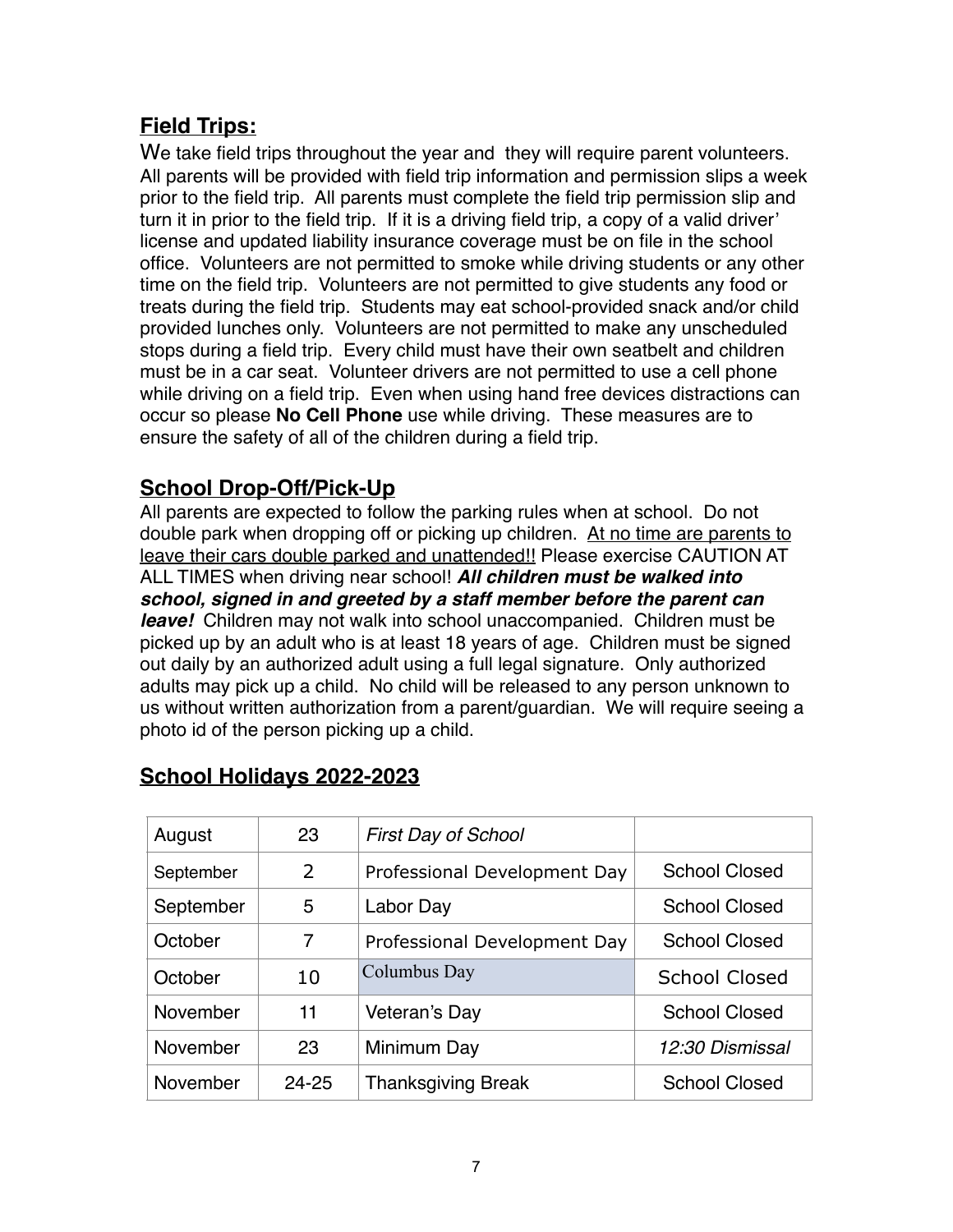| December | 16       | Minimum Day                                          | 12:30 Dismissal      |
|----------|----------|------------------------------------------------------|----------------------|
| Dec/Jan  | $19-2$   | Christmas Break                                      | <b>School Closed</b> |
| January  | 3        | <b>School Resumes</b>                                |                      |
| January  | 16       | MLK Jr. Day                                          | <b>School Closed</b> |
| February | 3        | In-Service Day                                       | <b>School Closed</b> |
| February | 20       | President's Day                                      | <b>School Closed</b> |
| March    | 10       | Professional Development Day                         | <b>School Closed</b> |
| March    | 17       | Pastor's Holiday                                     | <b>School Closed</b> |
| April    | 6        | Minimum Day                                          | 12:30 Dismissal      |
| April    | $7 - 14$ | <b>Easter Break</b>                                  | <b>School Closed</b> |
| April    | 17       | School resumes                                       |                      |
| May      | 29       | <b>Memorial Day</b>                                  | <b>School Closed</b> |
| June     | 7        | Last Day of School / End of<br>Year Party/Graduation |                      |
| June     | $9 - 10$ | School closed                                        | School closed        |

# **Required Forms**

Parents must fill out and submit all required forms prior to enrollment: PRE-ADMISSION HEALTH HISTORY, HEALTH AND MEDICAL FORMS, CONSENT FOR MEDICAL TREATMENT, ADMISSION AGREEMENT, IDENTIFICATION AND EMERGENCY INFORMATION, PARENT'S RIGHTS, PERSONAL RIGHTS, PHOTO RELEASE, WALKING FIELD TRIP PERMISSION, INAPPROPRIATE BEHAVIOR, CHILDREN W/ DISABILITIES, SIGN IN WAIVER.

# **Emergency Cards**

# **(This is the IDENTIFICATION/EMERGENCY information form.)**

Each student must have a completed Emergency Card on file in the office. As no child is permitted to leave school alone when he or she is ill, it is necessary to have the name and phone number of two persons in case a parent cannot be reached. Please update the information as needed.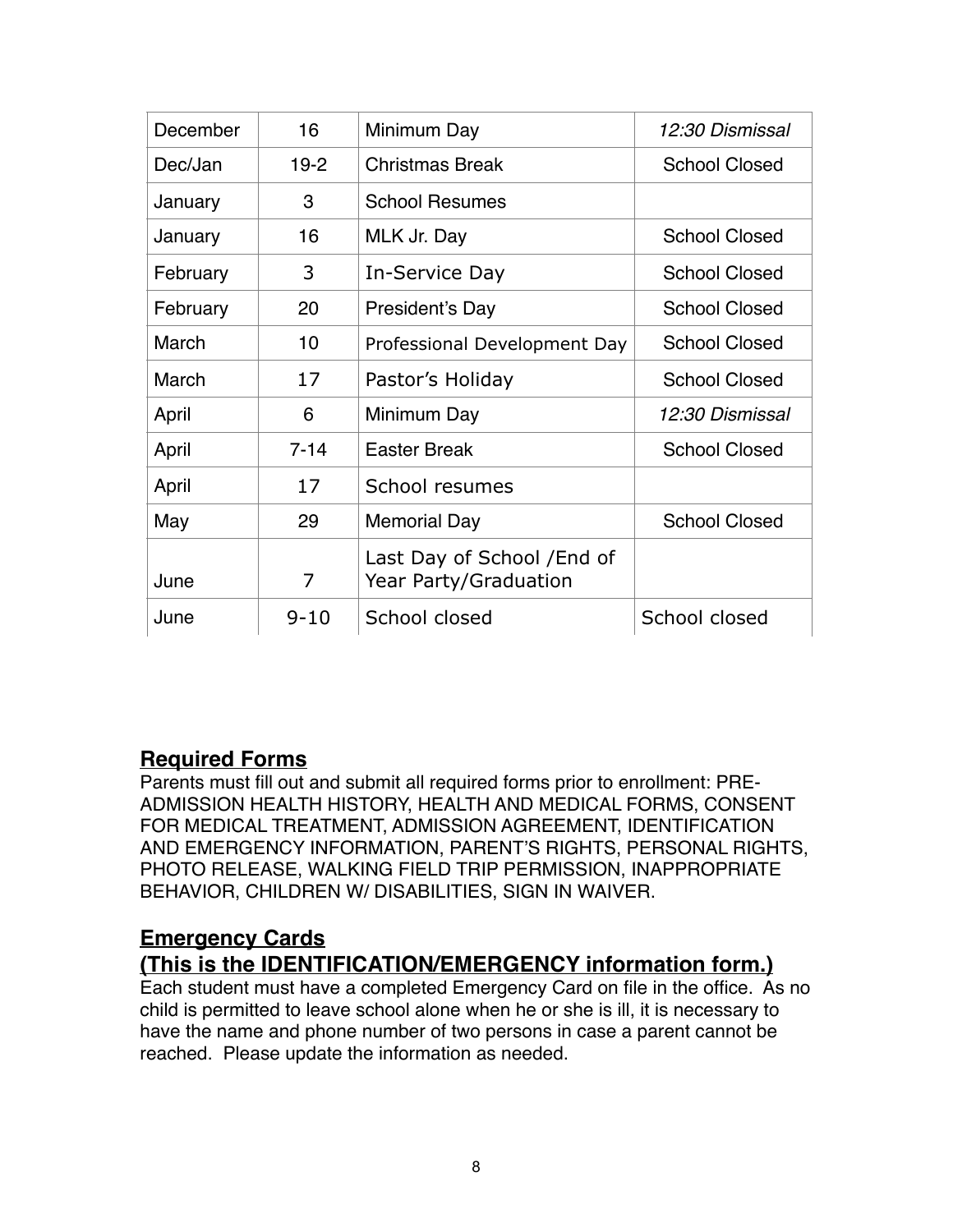# **Change of Address or Telephone Numbers**

Please send notice immediately to the Director if you have a change of address or telephone number. It is extremely important for your child's welfare that these records are kept up-to-date

# **School Uniforms**

St. Anne School uniforms may be ordered through The Dennis Uniform Mfg. Co. (415) 206-0111. The following is the list of uniform requirements for the Pre-Kindergarten girls & boys:

#### *UNIFORMS ARE NOT REQUIRED FOR THE SUMMER CAMP PROGRAM.*

- 1. Red uniform polo shirt with St. Anne Pre-kindergarten logo.
- 2. Navy blue sweatpants with St. Anne Pre-kindergarten logo or navy blue leggings.
- 3. Navy blue sweatshirt with St. Anne Pre-kindergarten logo.

 4. All shoes must be closed-toe without shoe laces.( flip flops, sandals, and shoes with laces are NOT allowed).

Students are expected to be in uniform each day. Other colored sweaters or jackets **may not be worn in place of** the regulation logo sweatshirt, nor may colored t-shirts or long-sleeved shirts (except white or red), sweaters, etc., be worn underneath school regulation polo shirts. Please bring a warm jacket or sweater on cold weather days that can be worn over the logo sweatshirt. The uniform should be neat and clean at all times.

# **Rainy Days**

We will be going outside on rainy, drizzly, heavily foggy, wet days. Please provide a raincoat w/ hood, rain boots and an umbrella labeled with your child's name on those days. If your child wear's rainbows they must have a pair of tennis shoes to change into. We will also have "umbrella parades" and other fun rainy day activities on those days.

### **Identification**

All sweaters, jackets, lunches and backpacks should be clearly marked with the student's name. Please do not cut out the tags. This does not help us identify your child's belongings.

# **Child Absences**

Please inform the Director when you will be away on vacation. If your child is not coming to school on a particular day due to illness, please call the school in the morning. Please report all communicable diseases to the Director. There are no tuition discounts for vacations or missed school days. There are no "make-up" days for missed school days.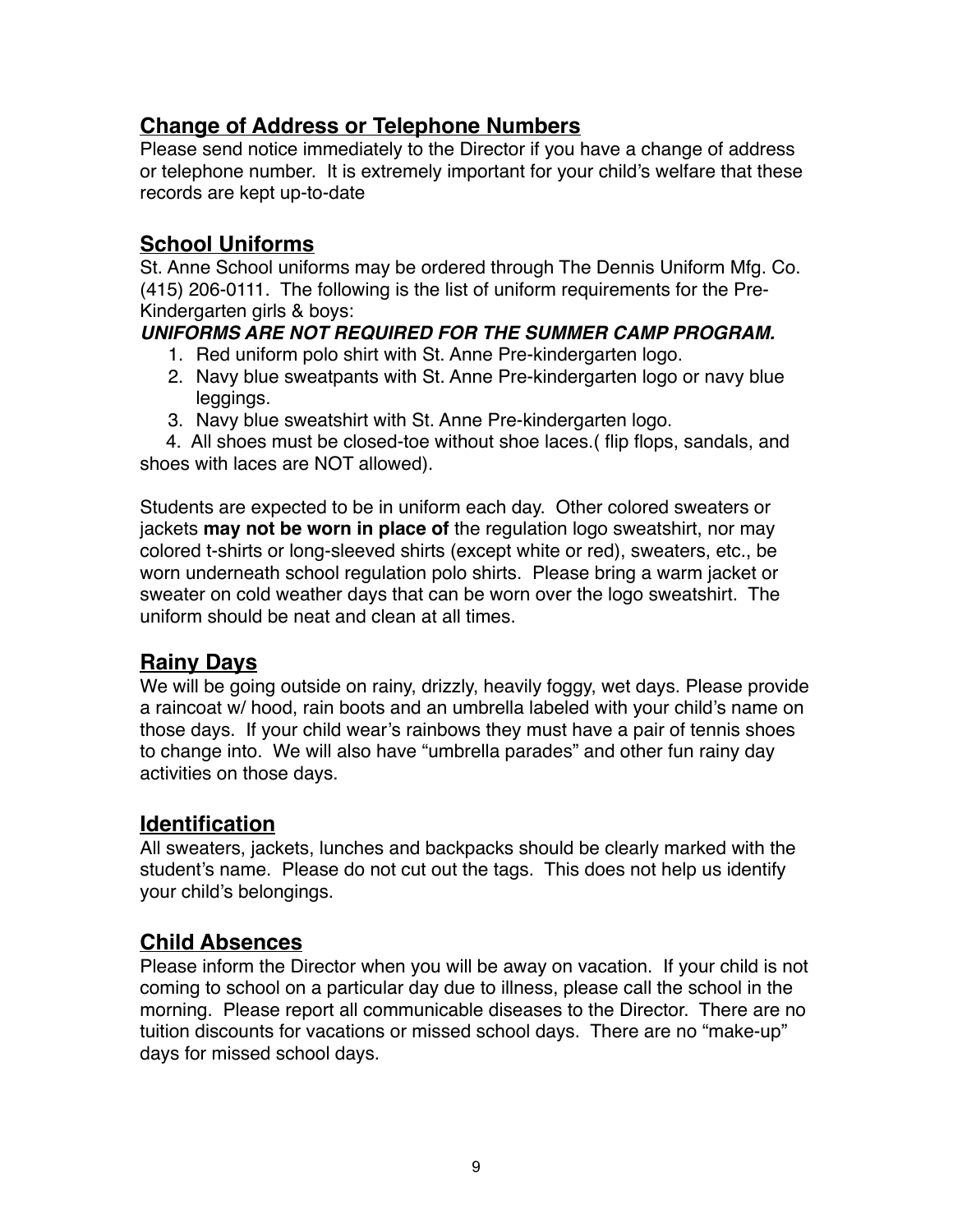# **Parent Enrichment**

We value parents as partners with teachers in educating your children. You are their first teachers and we want the home-to-school connection to be strong. Having parents as teachers in the classroom is just one way to enrich the learning experience for the children and teachers! We would love to have parents share their "expertise", talents and hobbies with the class. You are an "expert" if you have knowledge and/or interest in any topic! If you are handy w/ tools then you are a tool expert. If you enjoy yoga, then you are a yoga expert. If your family has a special recipe, family tradition or special way you celebrate a certain holiday we would love for you to share it with the class. Throughout the year there will be opportunities for you to volunteer in the classroom. Please make arrangements with your child's teacher if you would like to participate in classroom activities. Classroom participation is not mandatory, but welcomed. Unfortunately, we cannot accommodate siblings on days that parents volunteer in the classroom.

# **Babysitting**

Parents might ask teachers to baby sit on occasion. St. Anne Preschool does not sanction or take any accountability for any services that St. Anne Preschool teachers may provide outside of their employment with St. Anne Preschool.

# **Non-Discrimination Policy**

St. Anne Preschool, mindful of its mission to be witness to the love of Christ for all, admits students of any race, color, and national and/or ethnic origin to all the rights, privileges, programs and activities generally accorded or made available to students at this school. St. Anne Preschool does not unlawfully discriminate on the basis of race, color, and national and/or ethnic origin in administration of educational policies, admissions policies, scholarship and loan programs, and athletic and other school-administered programs.

# **Health Policy**

State Law requires that each child have an updated California School Immunization Report on file before he/she begins school. We need to be aware of any physically limiting or potentially life-threatening conditions that may cause harm to your child if not properly handled. In addition, even if your child is not exhibiting any of the following symptoms, but seems to be overly tired or just not feeling well, please allow him/her to stay home for the day.

Observable symptoms

\*diarrhea

\*severe coughing

\*difficult or rapid breathing

\*yellowish skin or eyes

\*pinkeye

\*unusual spots or rashes

\*sore throat or trouble swallowing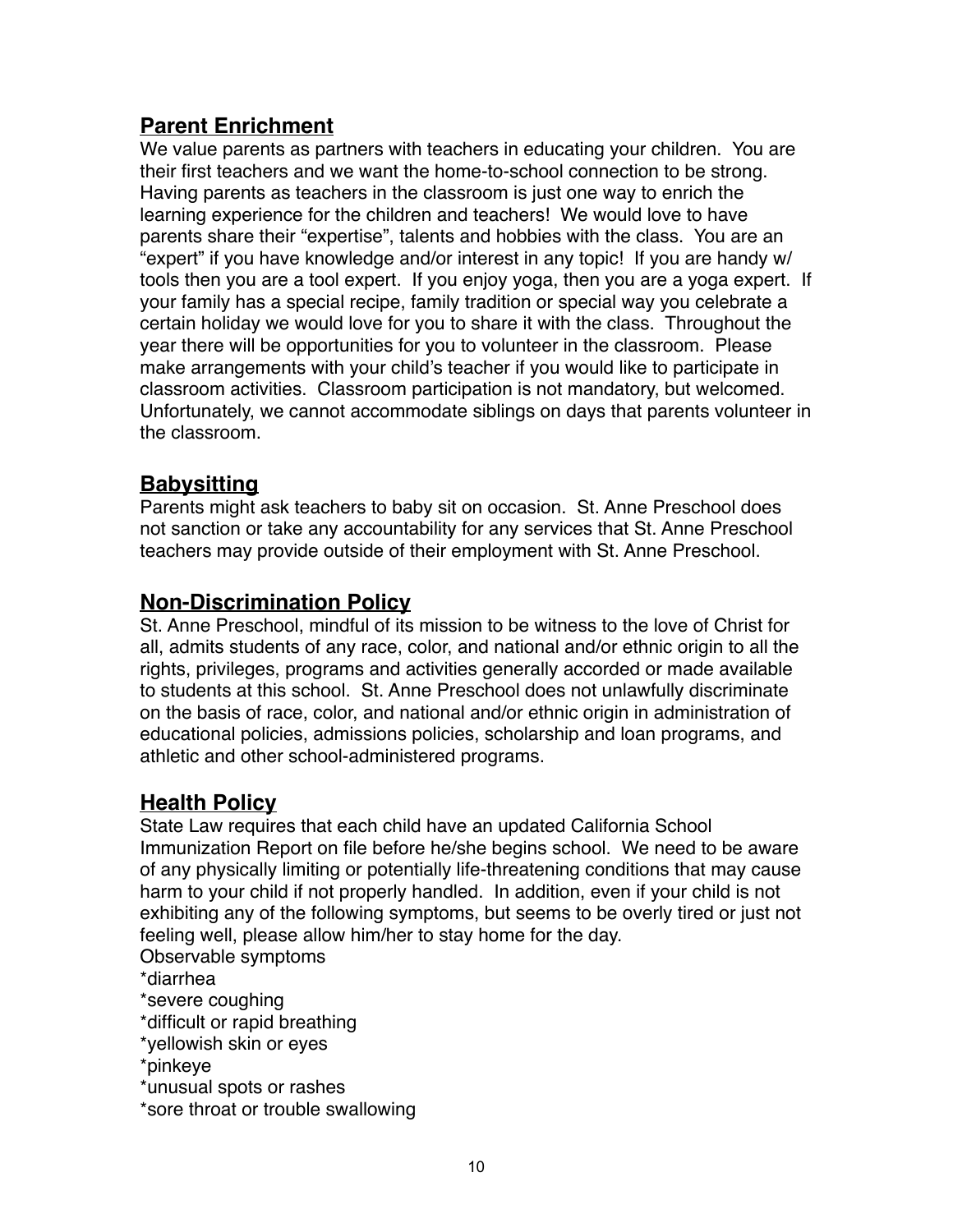\*infected skin \*unusually colored urine or stool \*headache or stiff neck \*vomiting \*unusually cranky or crying behavior \*loss of appetite \*severe itching of body or scalp \*temperature over 99 degrees

# **Exclusion Guidelines:**

If your child contracts a communicable disease please notify the school immediately so that we can inform other parents of symptoms and incubation periods. Children with the following symptoms should not be sent to school: Diarrhea: three or more episodes of diarrhea during the previous 24 hours until diarrhea resolves.

Vomiting: two or more episodes of vomiting during the previous 24 hours, until vomiting resolves, or is determined to be due to a non-communicable condition. Skin infection (e.g. impetigo): until 24 hours after treatment has been initiated. Strep Throat or other streptococcal infection: until 24 hours after initial antibiotic treatment and cessation of fever.

Purulent conjunctivitis(pink-eye): until 24 hours after treatment has been initiated. Hepatitis A: for one week after onset.

Pertussis (whooping cough): until 5 days of antibiotic.

Scabies, head lice or other infestation: until 24 hours after treatment has been initiated.

Hemophilus Influenza type b (Hib): when the antibiotic taken to prevent Hib infection is indicated for childcare contacts, children and staff shall be excluded from attending the facility until such measures have been initiated.

Chicken Pox: until 6 days after onset of rash or until all sores have dried and crusted over.

Measles or rubella: until five days after rash onset.

Respiratory illness: Children will not be excluded for mild respiratory illness unless they have one or more of the following conditions; the illness has a specified cause that requires exclusion as determined by any of the preceding standards, the illness limits the staff's ability to provide an acceptable level of care for the other children, the illness compromises the health and safety of the other children.

# **Medications**

According to the Education Code, medication may be administered by school personnel only if the following guidelines are followed:

- 1. Parents and doctor must fill out a school medication form.
- 2. Only medicine in a container issued and labeled by a pharmacist in a onedose container (ask your pharmacist) may be sent to school.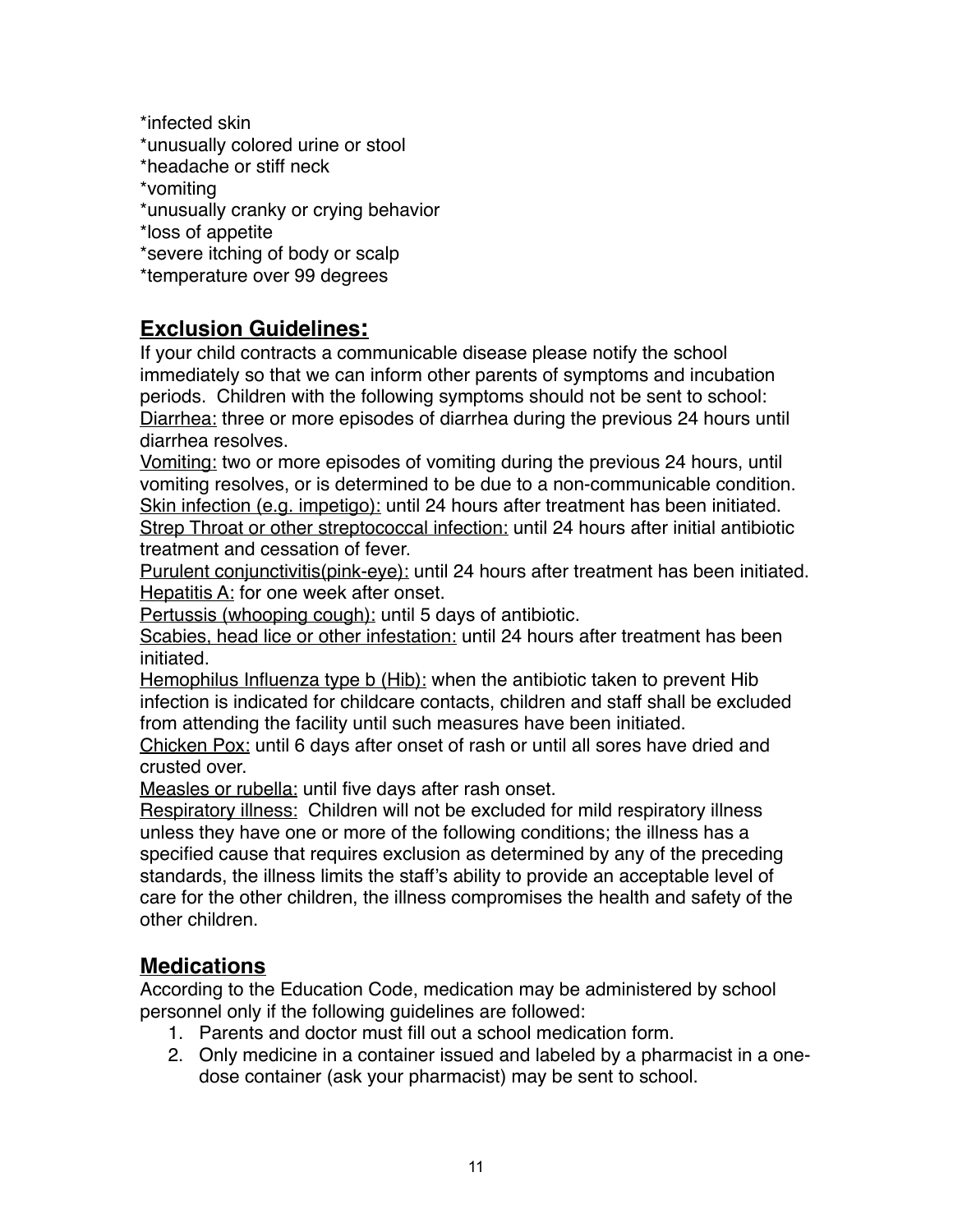3. Students may not have medication in their possession. It should be given directly to a teacher/director.

Children are not to handle or transport medication in any way. All medicine must be handed by an adult to the Director or a teacher with a measuring spoon in a bag clearly labeled with the child's name, dosage, dosage time and dosage amount. The Director or teacher will administer medication.

# **PRESCRIPTION MEDICATION & ADMINISTRATION**

In the necessity for the administration of incidental medical services, such as an Epi-Pen, Inhalers or Nebulizers, the following requirements will be met:

· Parents are required to provide a completed and signed Parent Consent for Administration of Medications & Medication Chart (LIC9221).

· Written instructions to be supplied from the child's physician (to include dosage, frequency and specific directions of how to administer medication).

· Staff will record each dose administered with date, time and staff signature.

· Epi-pens, inhalers and non-refrigerated nebulizer medications will be stored in the Director's office in a locked storage case.

· Nebulizer medications and other medications requiring refrigeration will be stored in the locked medication box in the refrigerator in the kitchen area.

o Medication administration.

o Safety procedures (use of gloves and washing of hands before and after medication is administered).

o Disposal of used, disposable administration devices.

o Cleaning and sanitization of used administration devices.

o Storage requirements for refrigerated and non-refrigerated medications.

o Disposal of empty medication containers.

o Documentation of medication administration.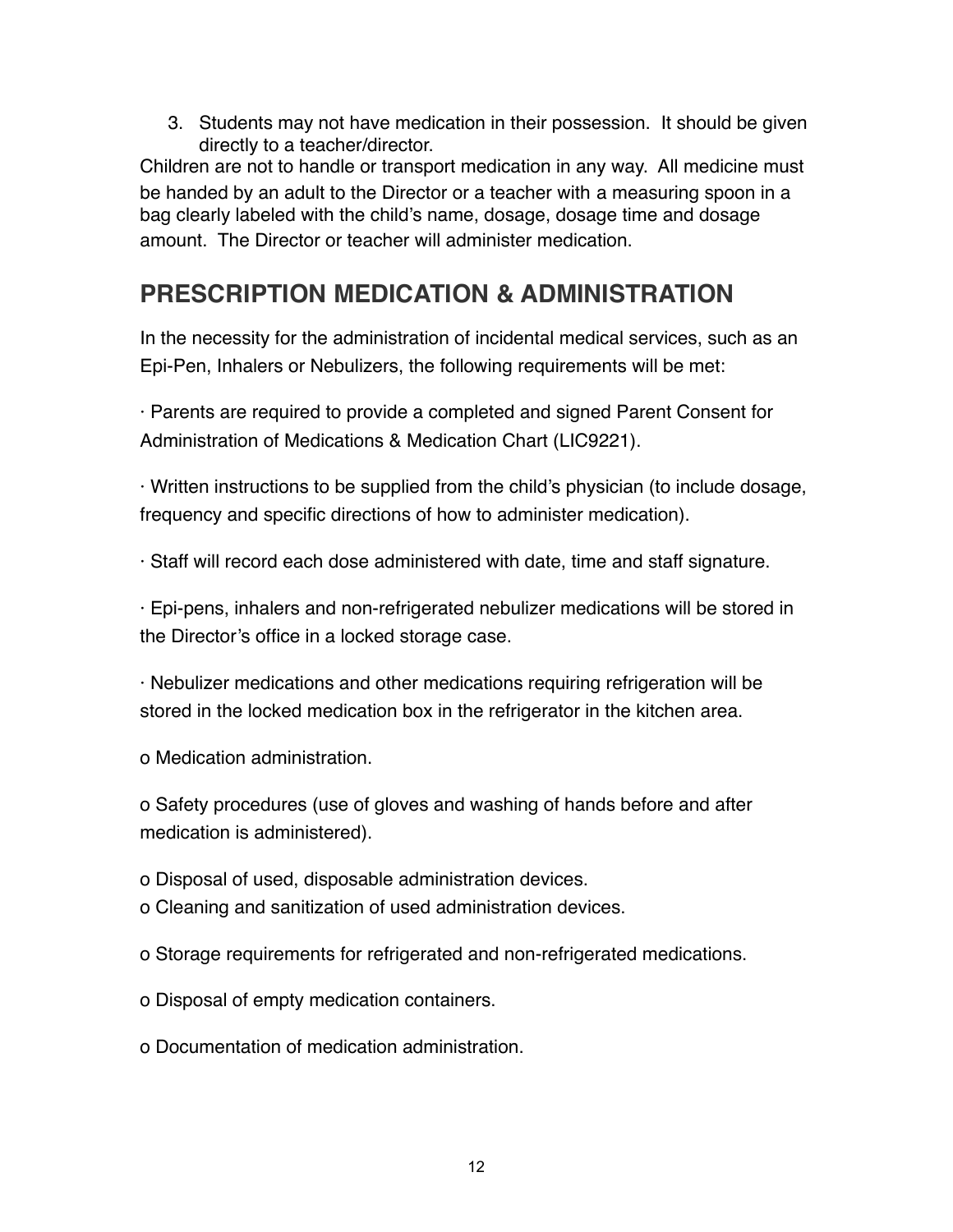All staff will be CPR & FIRST AID trained to recognize the signs of the following medical events and to administer above-mentioned medications in the event of a medical emergency. This will include (but not limited to):

o Asthma attacks.

o Allergic reactions.

If a child requires administration of the above-mentioned Incidental Medication Services, the following procedures will be followed:

· The child's parent or authorized representative will be notified by telephone immediately following the treatment.

· The parent will be provided with a copy of the LIC9221 which shows the date, time, and staff member information completed at the time of administration.

· An "Illness Report" will be completed for the child with the description of the medical event that triggered the need for the administration of the medication. A copy of this form will be provided to the parent at the time of pick up on the day of the incident.

· Used Epi-pens will be returned to their original case and packaging, placed in a sealed plastic bag and returned to the locked first aid cabinet. When the parent arrives for pick up, staff will return the used Epi-pen to the child's parent. Parent will be asked to replace it the next time the child attends school.

# **Earthquake/Emergency Dismissal**

Each year parents must fill out an earthquake information form for their child(ren). Parents must designate in writing the person(s) to whom their child(ren) can be released if a serious earthquake or another disaster should occur. In the event of a serious earthquake, the building would be evacuated and the children would wait for parents in the elementary schoolyard. Formal dismissal procedures will be followed before any child will be released to any adult. In case of a City-wide emergency, please note that all Catholic Schools in San Francisco will follow the lead of San Francisco Unified School District as to whether to remain open or close schools.

# **Emergency Care**

In case of a medical or dental emergency, parents and persons listed on the emergency card will be contacted. If persons listed cannot be reached, the child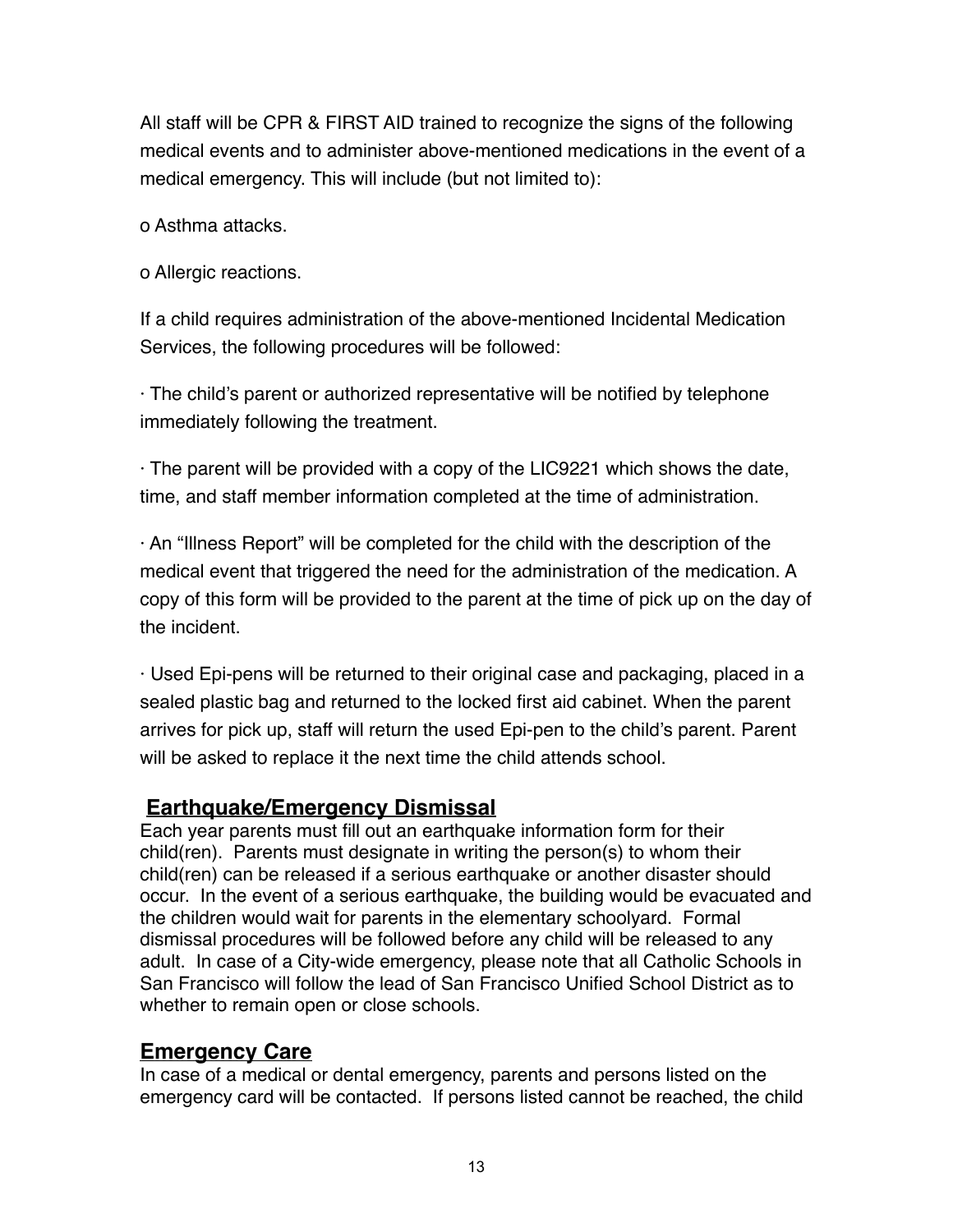will be taken to the nearest emergency hospital. Any expenses accrued during the emergency (ie. Ambulance ride, emergency room visit, hospital care etc.) will be billed to the parent of the child needing care. It is crucial that your emergency card is up-to-date!

### **Picture Release Form**

Every parent is required to fill out and return the Permission and Release Form for use of their child's pictures taken during various activities/field trips/outings on and off-campus. Pictures may appear in school publications, advertisements, and/or on our website. Students' names will never be included in any of the school's publicity items without specific permission from the parent.

# **Student Conduct**

It is the responsibility of all students at St. Anne Pre-kindergarten. . .

- o to obey the rules of the school.
- o to pursue the prescribed course of study.
- $\circ$  to respect and respond to the authority of the teachers and other school personnel.
- o to arrive at school on time.
- o to be courteous to fellow students, faculty members and staff.
- o to respect the rights and property of others.

# **Code of Christian Conduct**

The students' interest in receiving a quality, morally based education can be served if students, parents and school officials work together. Normally, differences between these individuals can be resolved. In some rare instances, however, the school may find it necessary, in its discretion, to require parents/ guardians to withdraw their child.

It shall be an express condition of enrollment that the student behaves in a manner, both on an off campus, that is consistent with the Christian principles of the school as determined by the school in its discretion. These principles include, but are not limited to, any policies, principles, or procedures set forth in any student/parent handbook of the school. It shall be an express condition of enrollment that the parents/guardians of a student shall also conform themselves to standards of conduct that are consistent with the Christian principles of the school, as determined by the school in its discretion. These Christian principles further include, but are not limited to, the following:

Parents/guardians are expected to work courteously and cooperatively with the school to assist the student in meeting the academic, moral, and behavioral expectations of the school. Students and parents/guardians may respectfully express their concerns about the school operation and its personnel. However, they may not do so in a manner that is discourteous, scandalous, rumor driven,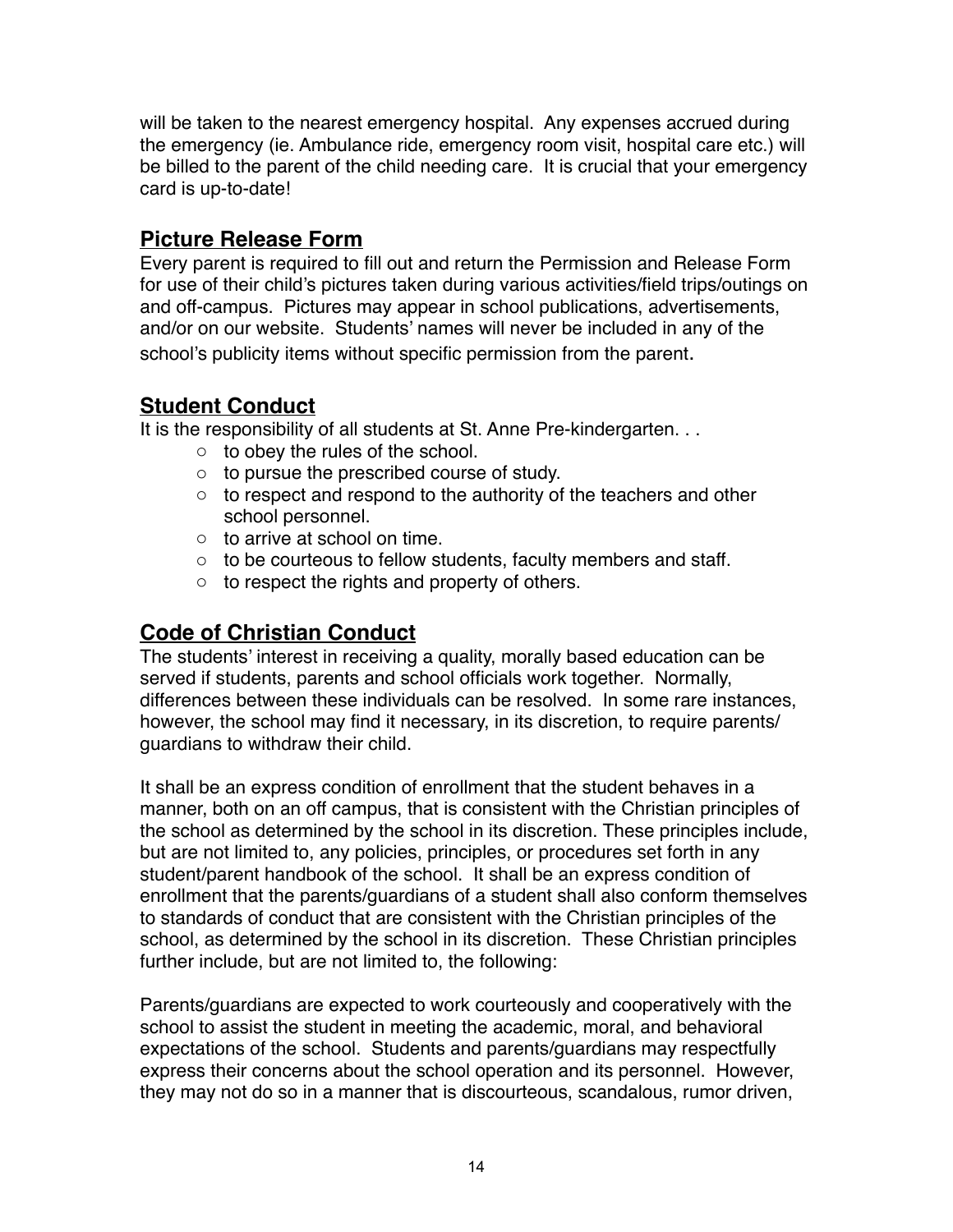disruptive, threatening, hostile or divisive. These expectations for students and parents/guardians include, but are not limited to, all school-sponsored programs and events. The school reserves the right to determine, in its discretion, which actions fall short of meeting the Christian principles of the school.

Failure to follow these principles will normally result in a verbal or written warning to the parent/guardian and normally will first result in disciplinary action short of a requirement to withdraw from the school. The school reserves the right to determine, in its discretion, when conduct is of such a severe nature as to warrant immediate action without a warning and/or without an intermediate step short of withdrawal.

You may be asked to leave the program if we feel that the program is not a good fit for your child, you as parents and/or the family as a whole.

# **Mandatory Child Abuse Reporting**

While everyone should report suspected child abuse and neglect, Article 2.5 of the State of California Penal Code provides that it is a crime for certain individuals who have contact with and supervise children (e.g. school, parish and agency teachers and administrators, coaches, etc.)not to report suspected abuse to the proper authorities. The following are excerpts and summaries of sections from the State of California Child Abuse Reporting Laws:

"…..any child care custodian, health practitioner, or employee of a child protective agency who has knowledge of or observes a child in his/her professional capacity or within the scope of his/her employment whom he/she knows or reasonably suspects has been the victim of child abuse shall report the known or suspected instance of child abuse to a child protective agency immediately or as soon as practically possible by telephone and shall prepare and send a written report thereof within 36 hours of receiving the information concerning the incident. For the purpose of this article, "reasonable suspicion" means that it is objectively reasonable for a person to entertain such a suspicion, based upon facts that could cause a reasonable person in a like position, drawing when appropriate on his/her training and experience, to suspect abuse." (Pen. Code #11166)

# **Harassment Policy**

In 1992 the Archbishop of San Francisco promulgated a comprehensive set of policies and procedures covering all forms of unlawful harassment, with particular emphasis on sexual misconduct, verbal, written, physical, or visual, in the workplace and in ministerial relationships, as well as highlighting the unique respect and responsibility which is owed by adults to children. This supplement to the Comprehensive Guidelines is designed to serve as a more detailed policy and teaching tool for the students in the Archdiocesan schools. It serves as a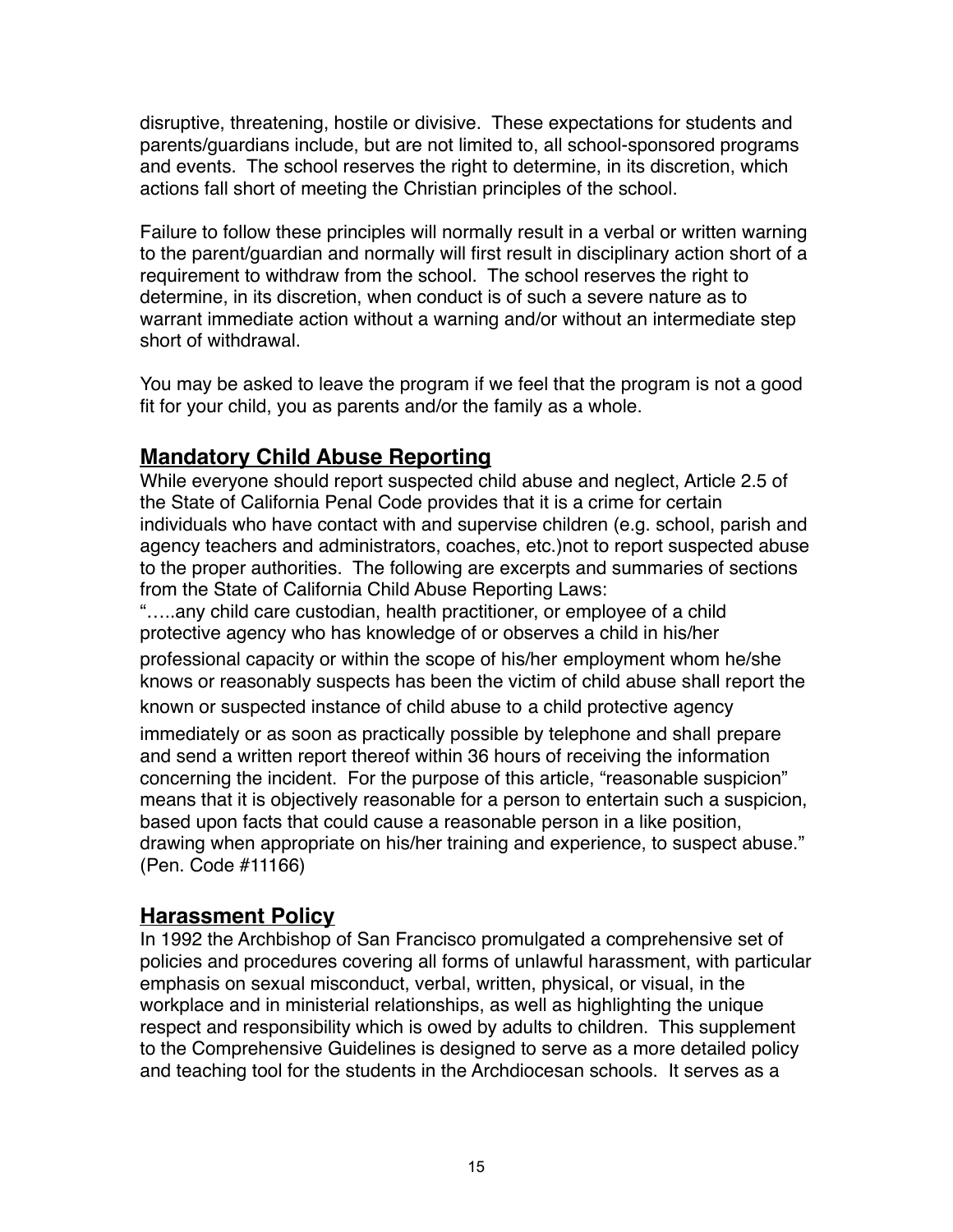tangible witness to the Catholic commitment to live, love and respect as Jesus did.

The Archdiocese of San Francisco affirms the Christian dignity of every student. Harassment is unacceptable conduct that is severe, pervasive, and deliberate. Harassment occurs when an individual is subjected to treatment in a school environment which is hostile, offensive or intimidating because of the individual's race, creed, color, national origin, physical disability or sex. Harassment of any student by any other student is prohibited and will not be tolerated. A charge of harassment shall not in and of itself, create the presumption of wrongdoing. However, substantiated acts of harassment will result in disciplinary action up to, and including, dismissal. Depending on the nature and extent of the charge, if reasonable suspicion of misconduct is determined, the alleged harasser may be sent home pending conclusion of the investigation by the school.

# **Statement From the State of California Department of Social Services**

The Department or Licensing Agency shall have the authority to interview children, or staff, and to inspect and audit child or facility records with out prior consent. The licensee shall make provisions for private interviews with any children or staff member, and for the examination of all records relating to the operation of the child care center. The Department or Licensing Agency has the authority to observe the physical condition of the children, including conditions that could indicate abuse, neglect or inappropriate placement.

# **Handbook Amendments**

The Director retains the right to amend the Handbook for just cause, and parents will be given prompt notification if/when changes are made.

# **COVID-19/Pandemic Amendments**

### **DROP OFF/PICK UP PROCEDURES**

Parents do a symptom check of your child BEFORE leaving the house, including taking temperature. If any symptoms or a fever are present then your child must stay home. If anyone in your household is experiencing illness symptoms and/or fever, please keep your child home as well.

-If anyone in your household or anyone who your child spends time with is waiting for test results, your child may not come to school until results are back and negative.

-Masks are still recommended but not mandatory.